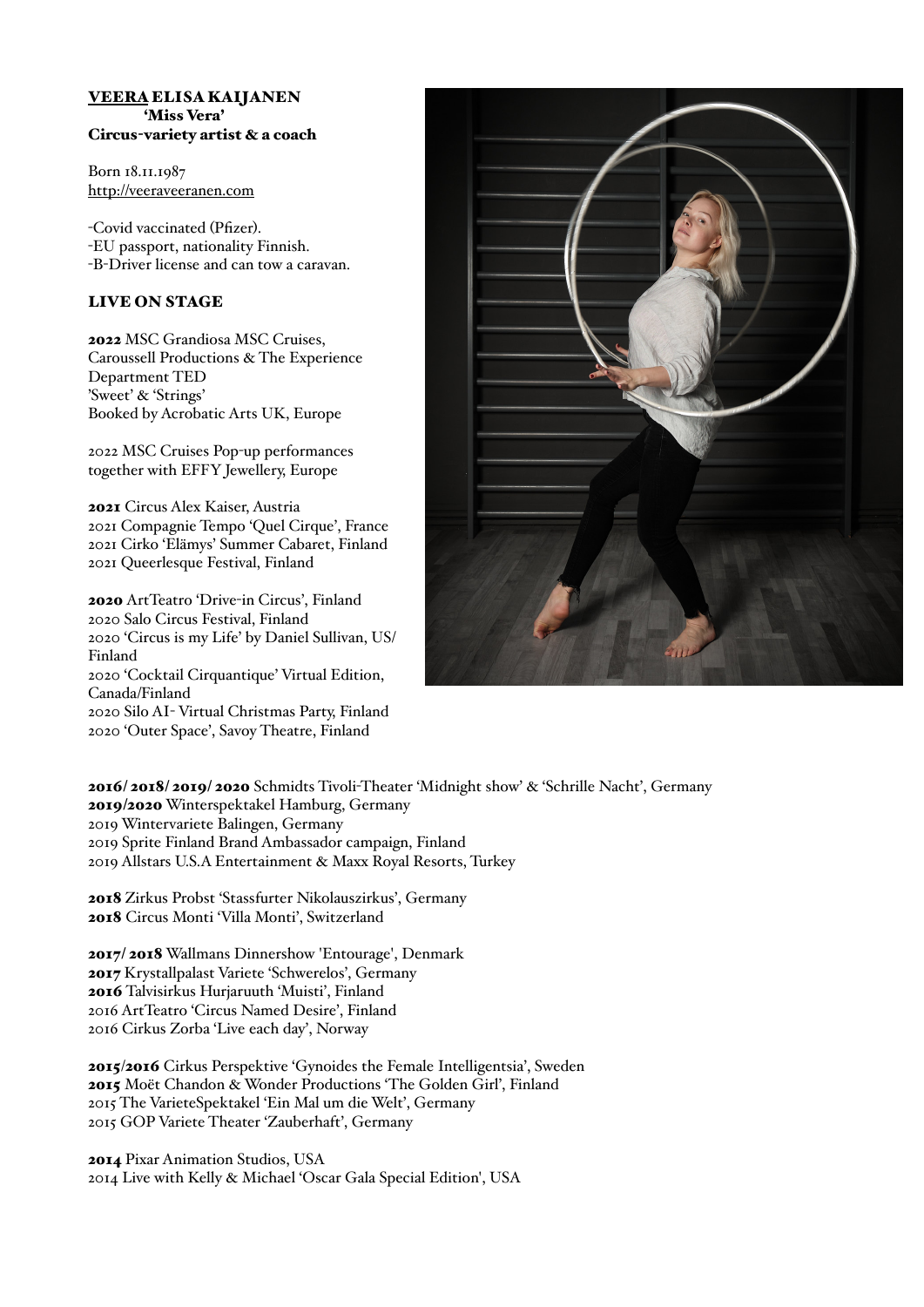2011-2014 'Amaluna' by Cirque du Soleil, USA & Canada 2011 Festival Internazionale Sul Filo del Circo, Turin Italy

Before 2011 Hundreds of shows with Linnanmäki Youth Circus, Salpaus Circus Education and Academie Fratellini and as a freelancer artist.

## MEDIA

2022 Advertisement interviews for MSC Cruises, On board at MSC Grandiosa 2022 Kanadan Sanomat, Karjala-lehti interview, Canada-Finland 2022 CircusTalk, Interview, Canada 2021 Portrait Interview-lehti (Karjala Newspaper), Finland 2021 Interview YLE & Cirko Summer Cabaret, Finland 2021 Portrait InterviewYLE Kulttuurivieras, Finland 2019 Interview for Wintervariete Balingen, zak.de. Germany 2019 Interview/ portrait for Winterspektakel Hamburg, NDR.de. Germany 2018 Interview for RTS Switzerland with Circus Monti. Wettingen, Switzerland 2017 Interview for YLE, Finish national media, Helsinki Finland 2016 Gynoides- the Female Intelligentsia TV4 New Years Special, Stockholm Sweden 2014 Art Basel- Art Festival with Amaluna by Cirque du Soleil, Miami FL USA 2014 Improper Bostonian/ Amaluna Fashion Editorial Photoshoot, Photographed by Michael David Adams, New York City NY & Boston Massachusetts USA 2014 YLE1 Finnish national TV 'Puoli seitsemän' , Helsinki Finland & San Jose CA 2014 New York City NY Channel 11 WPIX New York City NY USA 2014 Amaluna Promotion Hillsdale Center San Mateo CA, USA 2013 WCCO-TV (CBS) News, Minneapolis MN USA 2013 Sea Life of Mall of America, Minneapolis-Bloomington MN USA 2012 Amaluna by Cirque du Soleil Official DVD, North America 2012 Amaluna feat. Veronique Vial, Photoshoot for the book 'Backstage' Canada

#### A COACH

2016-2021 Private classes live and virtually, Worldwide 2017-2019 Zirkus Salto, Hannover, Germany 2018-2020 Zirkus Zartinka, Hamburg, Germany 2017-2018 Amoc- Academie of Modern Circus, Copenhagen, Denmark 2017, 2020 Vannetanssiyhdistys, Helsinki, Finland 2016, 2020-2021 Circus Helsinki, Helsinki, Finland 2016-2021 Pukinmäen Sirkuskoulu, Helsinki, Finland 2015-2017 Espoon esittävän taiteen koulu, Espoo, Finland 2016, 2020 Art Teatro, Kustavi, Finland 2016 Circus Skansen, Stockholm, Sweden 2013-2015 Sorin Sirkus, Tampere, Finland 2015 Kuopion Sirkus, Kuopio, Finland 2015 Sirkus Taika-aika, Rovaniemi, Finland 2014 Turku University of Arts, Turku, Finland 2013 Sanca Circusschool, Seattle, WA USA 2013 2008-2011 Academie Fratellini, Paris, France 2008-2009 Cours de cirque at Gymnasie Ronsrad, Paris, France 2004-2006, 2011, 2021 Linnanmäki Circusschool, Helsinki, Finland 2007-2008 Tykkimäki Circusschool, Kouvola, Finland 2008 Kirkkonummi Youth Circus Camp, Finland 2008-2009 Circus Mignon Insel Circus, Sylt, Germany

# EDUCATION

2015-2017 Make Up Forever Academy, Helsinki, Finland. Graduated May 2017 2008-2011 Academie Fratellini, Paris, France. Graduated 2011 2006-2008 Salpaus Further Education of Circus Studies, Lahti, Finland